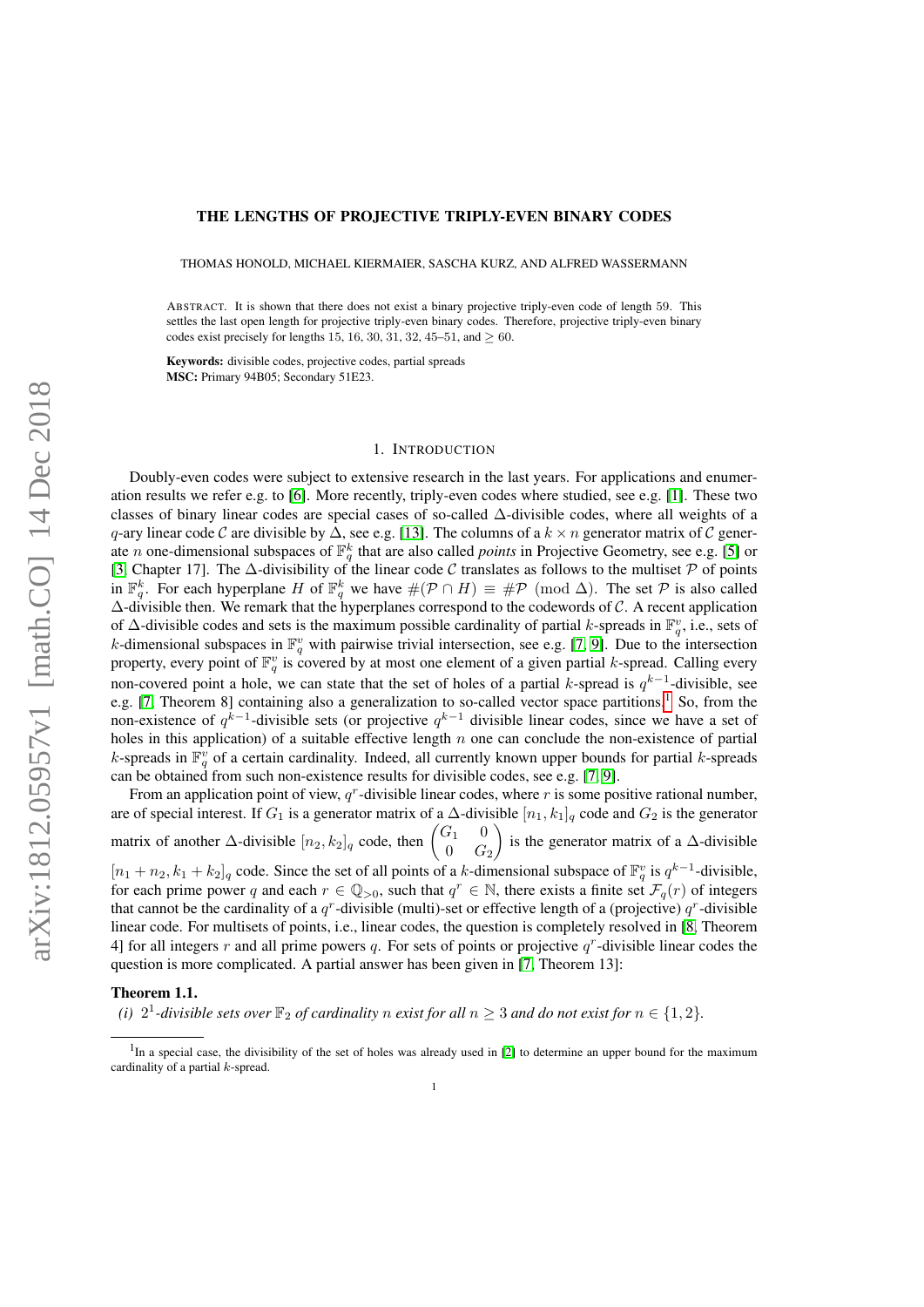- (*ii*)  $2^2$ -divisible sets over  $\mathbb{F}_2$  of cardinality n exist for  $n \in \{7, 8\}$  and all  $n \ge 14$ , and do not exist in all *other cases.*
- (*iii*)  $2^3$ -divisible sets over  $\mathbb{F}_2$  of cardinality n exist for  $n \in \{15, 16, 30, 31, 32, 45, 46, 47, 48, 49, 50, 51\}$ , *for all*  $n \geq 60$ *, and possibly for*  $n = 59$ *; in all other cases they do not exist.*

In part (iii) the existence question for a binary projective  $2<sup>3</sup>$ -divisible linear code remains undecided. The aim of this paper is to complete this characterization result. Indeed, we will show that  $n = 59$ is impossible. We remark that the distinction between the existence of projective and possibly nonprojective  $q^r$ -divisible linear codes of a certain length plays indeed a role for e.g. upper bounds on the maximum possible cardinality of partial k-spreads. As an example, in [\[7,](#page-7-5) Theorem 13], see also [\[9\]](#page-7-6), it is shown that no projective  $2<sup>3</sup>$ -divisible linear code of length 52 exists, while there are non-projective examples with these parameters. From this non-existence result for projective  $q^r$ -divisible codes we can conclude that there can be at most 132 solids in  $\mathbb{F}_2^{11}$  with pairwise trivial intersection, which is the tightest currently known upper bound. With a lower bound of 129, this is the smallest open case for the maximum cardinality of partial k-spreads over  $\mathbb{F}_2$ .

The remaining part of the paper is structured as follows. In Section [2](#page-1-0) we state the necessary preliminaries from coding theory before we prove the non-existence of a binary projective  $2<sup>3</sup>$ -divisible linear code with effective length  $n = 59$  in Section [3.](#page-3-0) We close with a brief conclusion and some open problems in Section [4.](#page-7-9)

## 2. PRELIMINARIES

<span id="page-1-0"></span>A projective linear code C over  $\mathbb{F}_q$  is called q<sup>r</sup>-divisible for some  $r \in \mathbb{Q}_{>0}$ , such that  $q^r \in \mathbb{N}^2$  $q^r \in \mathbb{N}^2$ , if the weight of each codeword is divisible by  $q^r$ . By  $A_i[\mathcal{C}]$  we denote the number of codewords of weight exactly *i*. Note that  $A_0[\mathcal{C}] = 1$ . Whenever the code is clear from the context, we write  $A_i$  instead of  $A_i[\mathcal{C}]$ . By  $n = n(\mathcal{C})$  we denote the length and by  $k = k(\mathcal{C})$  the dimension of the linear code. Given our assumption that  $C$  is projective the length equals the effective length<sup>[3](#page-1-2)</sup>, i.e., there are no zero-columns in the generator matrix of C and we have a one-to-one correspondence to a set of n spanning points in  $\mathbb{F}_q^k$ . Without creating confusion we use the same symbol  $C$  also for sets of points. By  $a_i$  we denote the number of hyperplanes of  $\mathbb{F}_q^k$  containing exactly i points. Here, we have the relation  $a_i = A_{n-i}$  for  $0 \le i < n$ . Denoting the dual of a code by  $C^{\perp}$  we write  $B_i = B_i(C)$  for the number of codewords of weight i of  $C^{\perp}$ . Due to our assumption that C is a projective code we have  $B_0 = 1$  and  $B_1 = B_2 = 0$ . The well-known MacWilliams identities, see e.g. [\[10\]](#page-7-10), relate the  $A_i$  with the  $B_i$  as follows:

$$
\sum_{j=0}^{n} K_i(j)A_j(\mathcal{C}) = 2^k B_i(\mathcal{C}) \quad \text{for } 0 \le i \le n,
$$

where

$$
K_i(j) = \sum_{s=0}^n (-1)^s \binom{n-j}{i-s} \binom{j}{s} \quad \text{for } 0 \le i \le n.
$$

Obviously, we have  $\sum_{i=0}^{n} A_i = 2^k$ , which is indeed equivalent to the first  $(i = 0)$  MacWilliams equation. The polynomial  $w(C) = \sum_{i=0}^{n} A_i(C)x^i$  is called the weight enumerator of C.

For a given  $[n, k]_q$  code C and a codeword  $c \in \mathcal{C}$  of weight w we can consider the so-called residual code  $\mathcal{C}_w$ , which arises from C by restricting all codewords to those coordinates where c has a zero entry. Thus,  $\mathcal{C}_w$  is an  $[n - w, \leq k - 1]_q$  code. If C is projective, then obviously also  $\mathcal{C}_w$  is projective. Moreover,

<span id="page-1-1"></span><sup>&</sup>lt;sup>2</sup>More precisely, this conditions says that  $q^r$  should be a power of the field characteristic p. In [\[11,](#page-7-11) Theorem 1] it has been shown that  $\Delta$ -divisible codes where  $\Delta$  is relatively prime to q correspond to repetitions of smaller codes. Thus, it suffices to consider  $\Delta = p^l$  for integers l.

<span id="page-1-2"></span><sup>&</sup>lt;sup>3</sup>Whenever we speak of the length of a code in this paper, we mean its effective length. So,  $[n, k]_q$  codes are k-dimensional linear codes in  $\mathbb{F}_q^n$  with effective length n.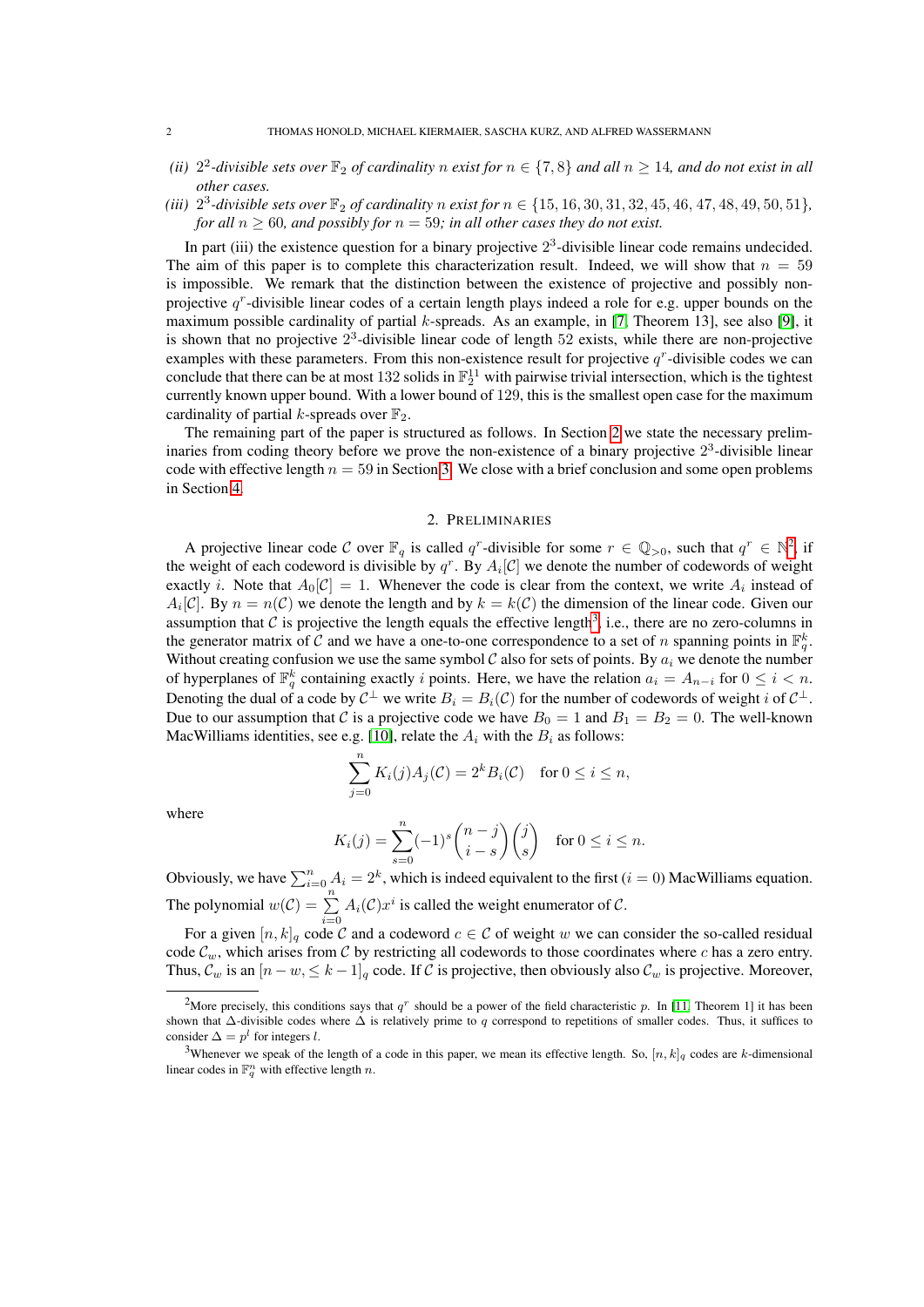if C is  $q^r$ -divisible, then  $C_w$  is  $q^{r-1}$ -divisible, see e.g. [\[7,](#page-7-5) Lemma 7]. Since the possible lengths of binary projective  $2^2$ -divisible linear codes are characterized in Theorem [1.1.](#page-0-1)(ii), we can state that the weights of a binary projective  $2^3$ -divisible linear code  $C_{59}$  of length  $n = 59$  have to be contained in  $\{8, 16, 24, 32, 40\}$ . For codewords of weight 40 it is possible to characterize the possible corresponding residual codes:

<span id="page-2-0"></span>**Lemma 2.1.** Let C be a projective  $2^2$ -divisible code of length  $n = 19$ , then its weight enumerator is one *of the following:*

- $w(C) = 1 + 1 \cdot x^4 + 75 \cdot x^8 + 51 \cdot x^{12}$ , *i.e.*,  $k = 7$  and  $B_3 = 5$ ;
- $w(C) = 1 + 78 \cdot x^8 + 48 \cdot x^{12} + 1 \cdot x^{16}$ , *i.e.*,  $k = 7$  and  $B_3 = 1$ ;
- $w(C) = 1 + 4 \cdot x^4 + 150 \cdot x^8 + 100 \cdot x^{12} + 1 \cdot x^{16}$ , *i.e.*,  $k = 8$  and  $B_3 = 1$ .

PROOF. The first four MacWilliams identities directly yield the three mentioned cases and additionally the weight enumerator  $w(C) = 1 + 5 \cdot x^4 + 147 \cdot x^8 + 103 \cdot x^{12}$ , i.e.,  $k = 8$  (and  $B_3 = 3$ ). Using the MacWilliams transform we compute  $B_4 = 2$ . This contradicts  $A_4 \leq B_4$ , which is implied by selforthogonality of  $2^2$ -divisible codes.

Moreover, each of the three mentioned weight enumerators is attained by a projective  $2^2$ -divisible code of length  $n = 19$  having a nice geometric description:

Assume that P is a 4-divisible set of points of size n in some ambient  $\mathbb{F}_2$ -vector space V. For each plane E intersecting P in a line L,  $\mathcal{P}' = (\mathcal{P} \setminus L) \cup (E \setminus L)$  is a 4-divisible set of points of size  $n + 1$ . In other words, the line L is *switched* to the affine plane  $E \setminus L$ . The 4-divisibility is seen by considering the characteristic functions of the involved point sets, see [\[7,](#page-7-5) Lemma 14]: We have  $\chi_{\mathcal{P}'} = \chi_{\mathcal{P}} + \chi_E - 2\chi_L$ , where  $P$  and  $E$  are 4-divisible and  $L$  is 2-divisible.

In fact, all three types of projective 4-divisible codes of length 19 can be constructed by switching four pairwise skew lines  $L_1, \ldots, L_4$  in a solid S. The choice of  $L_1, \ldots, L_4$  is unique up to isomorphism and arises as the unique line spread of S without one of its lines. In particular, each code is the union of the line  $S \setminus \{L_1, L_2, L_3, L_4\}$  and 4 affine planes. For the explicit constructions below, we pick  $L_1, L_2, L_3$ and  $L_4$  as the row spaces of the following matrices:

$$
L_1:\begin{pmatrix} 1 & 0 & 0 & 0 \\ 0 & 1 & 0 & 0 \end{pmatrix} \qquad L_2:\begin{pmatrix} 1 & 0 & 1 & 0 \\ 0 & 1 & 0 & 1 \end{pmatrix} \qquad L_3:\begin{pmatrix} 1 & 0 & 1 & 1 \\ 0 & 1 & 1 & 0 \end{pmatrix} \qquad L_4:\begin{pmatrix} 1 & 0 & 0 & 1 \\ 0 & 1 & 1 & 1 \end{pmatrix}
$$

The remaining three points of  $S$  are the points on the line

$$
\begin{pmatrix} 0 & 0 & 1 & 0 \\ 0 & 0 & 0 & 1 \end{pmatrix}.
$$

The lines will be embedded in the ambient space ( $\mathbb{F}_2^7$  or  $\mathbb{F}_2^8$ ) by adding all-zero coordinates. Furthermore, the *i*th unit vector will be denoted by  $e_i$  and for a vector v, the point generated by v will be denoted by  $\langle v \rangle$ .

By the uniqueness of the choice of the 4 lines, the result  $\mathcal P$  of the switching only depends on its image in  $V/S$  of size 4. There are 3 possible constellations of 4 points:

• Four points in general position, spanning a solid. The resulting code  $C_1$  is of dimension 8 and has weight distribution  $(0^14^48^{150}12^{100}16^1)$  and 18432 automorphisms.

For an explicit construction, we switch in the planes  $L_1 + \langle e_5 \rangle$ ,  $L_2 + \langle e_6 \rangle$ ,  $L_3 + \langle e_7 \rangle$  and  $L_4 + \langle e_8 \rangle$ . This leads to the generator matrix

| 10000101010101010101                    |  |  |  |  |  |                                     |  |  |  |  |
|-----------------------------------------|--|--|--|--|--|-------------------------------------|--|--|--|--|
| 100000110011000110011                   |  |  |  |  |  |                                     |  |  |  |  |
| 1 1 0 1 0 0 0 0 0 1 0 1 0 1 1 0 0 0 1 1 |  |  |  |  |  |                                     |  |  |  |  |
| 10110000001101010110                    |  |  |  |  |  |                                     |  |  |  |  |
| 0 0 0 1 1 1 0 0 0 0 0 0 0 0 0 0 0 0     |  |  |  |  |  |                                     |  |  |  |  |
| 10000000111100000000                    |  |  |  |  |  |                                     |  |  |  |  |
| 0 0 0 0 0 0 0 0 0 0 0 1 1 1 0 0 0 0     |  |  |  |  |  |                                     |  |  |  |  |
|                                         |  |  |  |  |  | 0 0 0 0 0 0 0 0 0 0 0 0 0 0 1 1 1 1 |  |  |  |  |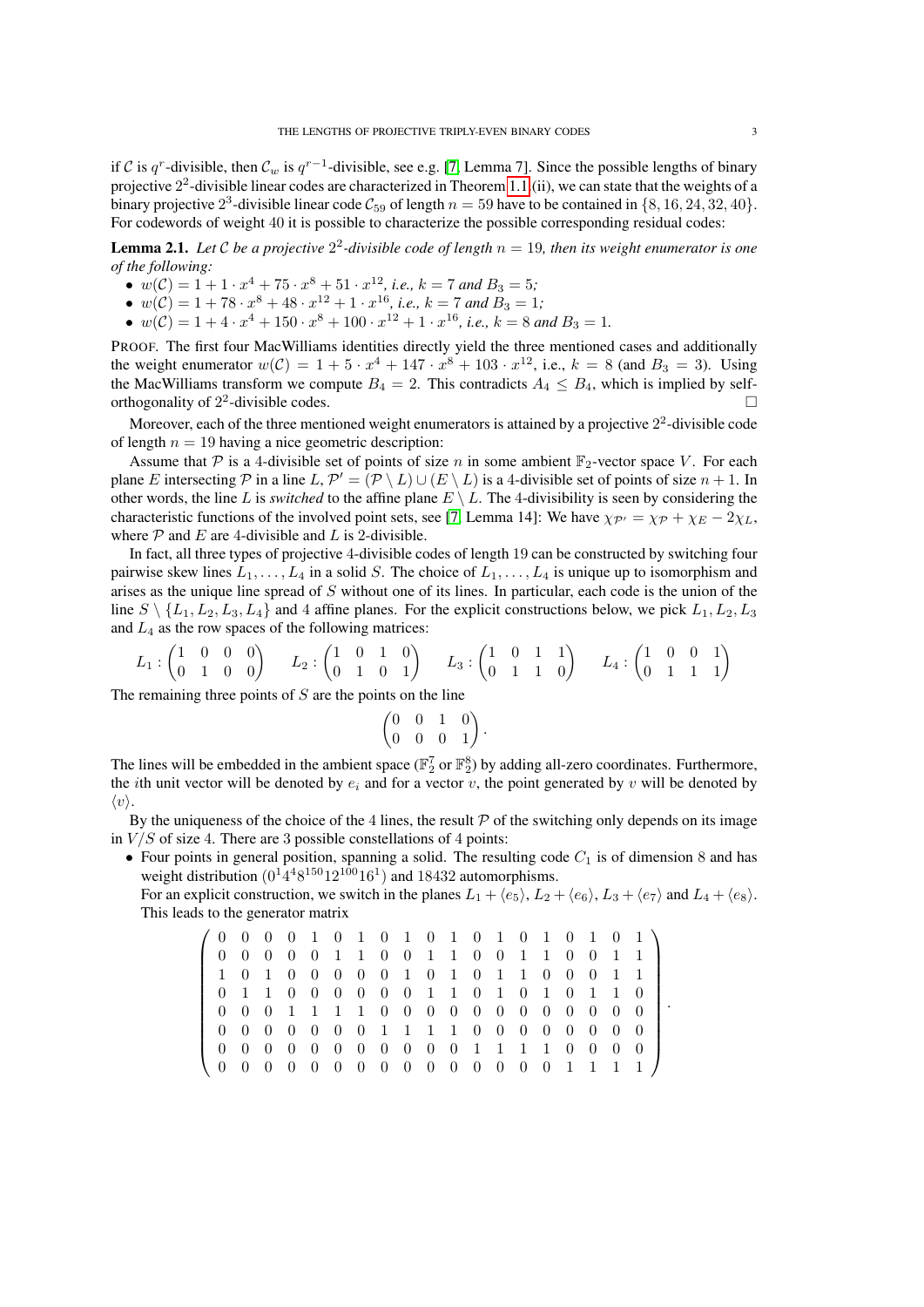• The three points on a line together with an additional point (i.e., the complement of a triangle in a plane). The resulting code  $C_2$  is of dimension 7 and has weight distribution  $(0^14^18^{75}12^{51})$  and 1440 automorphisms.

Switching in the planes  $L_1 + \langle e_5 \rangle$ ,  $L_2 + \langle e_6 \rangle$ ,  $L_3 + \langle e_7 \rangle$ ,  $L_4 + \langle e_6 + e_7 \rangle$ , we get the explicit generator matrix

.

.

|                                         |  |  |  |  |  |  |  |  | $(0\ 0\ 0\ 0\ 1\ 0\ 1\ 0\ 1\ 0\ 1\ 0\ 1\ 0\ 1\ 0\ 1\ 0\ 1)$ |
|-----------------------------------------|--|--|--|--|--|--|--|--|-------------------------------------------------------------|
| 0 0 0 0 0 1 1 0 0 1 1 0 0 1 1 0 0 1 1   |  |  |  |  |  |  |  |  |                                                             |
| 1 0 1 0 0 0 0 0 1 0 1 0 1 1 0 0 0 1 1   |  |  |  |  |  |  |  |  |                                                             |
| 0 1 1 0 0 0 0 0 0 1 1 0 1 0 1 0 1 1 0   |  |  |  |  |  |  |  |  |                                                             |
| 0 0 0 1 1 1 1 0 0 0 0 0 0 0 0 0 0 0 0   |  |  |  |  |  |  |  |  |                                                             |
|                                         |  |  |  |  |  |  |  |  |                                                             |
| \ 0 0 0 0 0 0 0 0 0 0 0 1 1 1 1 1 1 1 1 |  |  |  |  |  |  |  |  |                                                             |

The following alternative construction is worth noting: Switching three pairwise disjoint lines in S such that the image modulo S is a line results in a binary 4-divisible  $[18, 6]$ -code. This code is the same as the concatenation of the  $\mathbb{F}_4$ -linear hexacode (arising from a hyperoval over  $\mathbb{F}_4$ ) with the binary  $[3, 2]$  simplex code. Geometrically, it is the disjoint union of 6 lines in an ambient space H of algebraic dimension 6. Switching any of its lines always increases the ambient space dimension by one and leads to the code  $C_2$ . The hyperplane H corresponds  $18 - 3 = 15$  points and belongs to the single codeword of weight 4.

• An affine plane (i.e., the complement of a line in a plane). The resulting code  $C_3$  is of dimension 7 and has weight distribution  $(0<sup>1</sup>8<sup>78</sup>12<sup>48</sup>16<sup>1</sup>)$  and 5760 automorphisms. Switching in the planes  $L_1 + \langle e_5 \rangle$ ,  $L_2 + \langle e_6 \rangle$ ,  $L_3 + \langle e_7 \rangle$ ,  $L_4 + \langle e_5 + e_6 + e_7 \rangle$ , we get the explicit

generator matrix

| / 0 0 0 0 1 0 1 0 1 0 1 0 1 0 1 0 1 0 1 |  |  |  |  |  |  |  |  |  |  |
|-----------------------------------------|--|--|--|--|--|--|--|--|--|--|
| 100000110011000110011                   |  |  |  |  |  |  |  |  |  |  |
| 1 1 0 1 0 0 0 0 0 1 0 1 0 1 1 0 0 0 1 1 |  |  |  |  |  |  |  |  |  |  |
| 0 1 1 0 0 0 0 0 0 1 1 0 1 0 1 0 1 1 0   |  |  |  |  |  |  |  |  |  |  |
| 0 0 0 1 1 1 1 0 0 0 0 0 0 0 0 1 1 1 1   |  |  |  |  |  |  |  |  |  |  |
| 0 0 0 0 0 0 0 1 1 1 0 0 0 0 1 1 1 1     |  |  |  |  |  |  |  |  |  |  |
| \ 0 0 0 0 0 0 0 0 0 0 0 1 1 1 1 1 1 1 1 |  |  |  |  |  |  |  |  |  |  |

The code  $C_3$  also arises from shortening the  $[24, 12]$  extended binary Golay code 5 times. Note that the result does not depend on the choice of the 5 positions, as the automorphism group of the Golay code (the Mathieu group  $M_{24}$ ) acts 5-fold transitive on set of the coordinates.

<span id="page-3-0"></span>3. THE NON-EXISTENCE OF BINARY PROJECTIVE  $2^3$ -divisible linear codes of length  $n=59$ 

Setting  $y = 2<sup>k</sup>$ , the first four MacWilliams identities yield

$$
A_{16}[C] = -10 - 4A_8 - \frac{45}{4096}y + \frac{1}{4096}yB_3
$$
  
\n
$$
A_{24}[C] = 20 + 6A_8 + \frac{1447}{4096}y - \frac{3}{4096}yB_3
$$
  
\n
$$
A_{32}[C] = -15 - 4A_8 + \frac{2617}{4096}y + \frac{3}{4096}yB_3
$$
  
\n
$$
A_{40}[C] = 4 + A_8 + \frac{77}{4096}y - \frac{1}{4096}yB_3.
$$

Thus, we have  $A_{16} + A_{40} = -6 - 3A_8 + \frac{y}{128} \ge 0$ , so that  $y \ge 768$ . (Commonly, we will write just  $A_i$ instead of  $A_i[\mathcal{C}]$ .) Since  $y = 2^k$ , we conclude  $k \ge 10$  and  $y \ge 1024$ . Choosing a fixed dimension k, the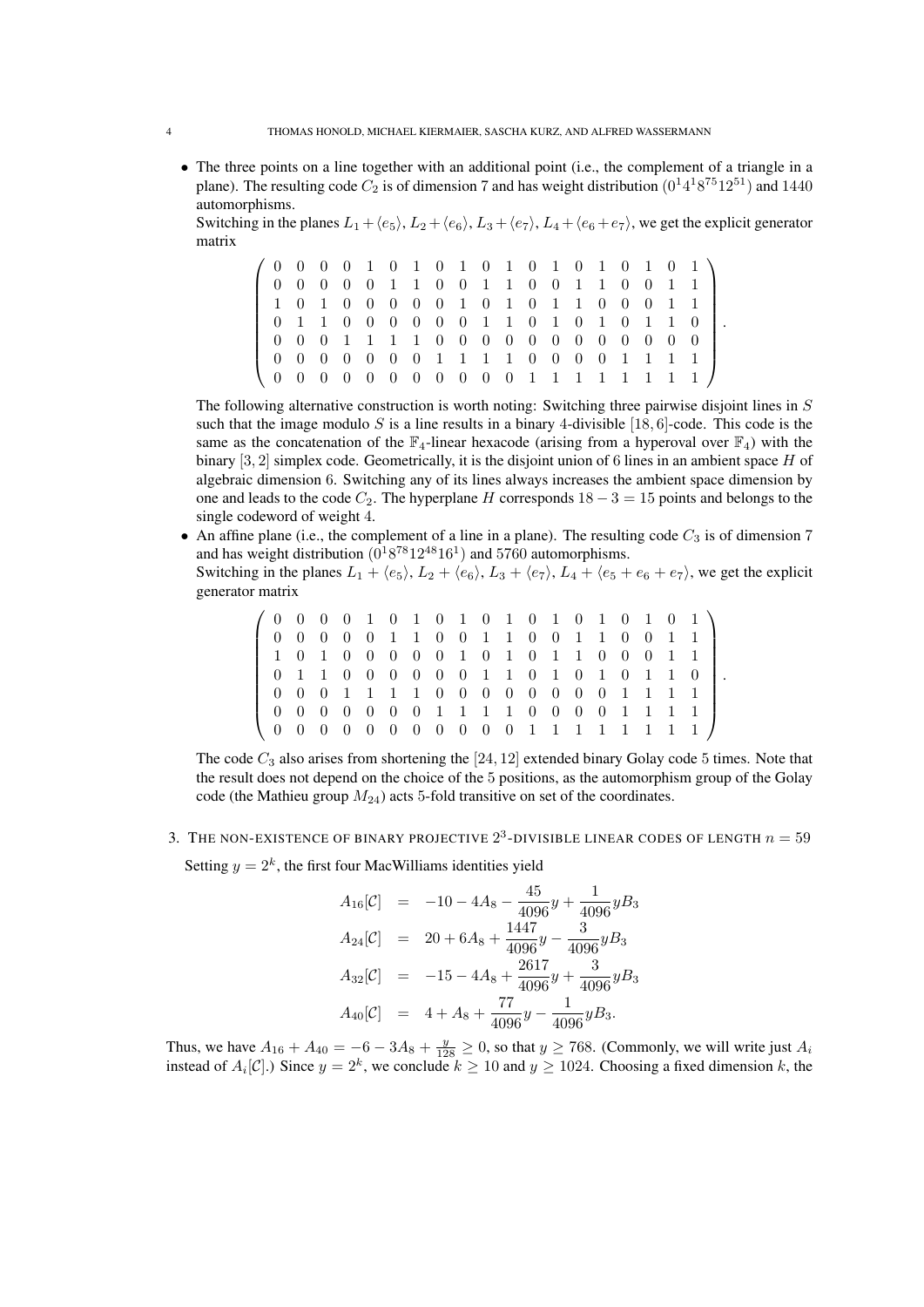$$
B_3 \ge 45 + \frac{10 \cdot 4096}{y}
$$

.

Since  $A_{16} + 4A_{40} > 0$ , we have

$$
B_3 \leq 87 + \frac{2}{3} + \frac{2^{13}}{y},
$$

so that

$$
A_8 + A_{16} \le \frac{42 + \frac{2}{3}}{4096}y - 8.
$$

Since  $A_{16} + A_{40} \ge 0$ , we have

$$
A_8 \le \frac{y}{384} - 2.
$$

**Definition 3.1.** Let C be a projective linear code of effective length n in  $\mathbb{F}_q^n$  with dimension  $k = \dim(\mathcal{C}) >$ 2. For a pair of different codewords (of C) let  $\mathcal{T} := \langle c_1, c_2 \rangle = \{c_1, c_2, c_3\}$  denote the two-dimensional subcode generated by  $c_1$  and  $c_2$ . By  $(\{w(c_1), w(c_2), w(c_3)\}, \frac{w(c_1) + w(c_2) + w(c_3)}{2})$  we denote the *subcodetype* of  $T$  Here, the first three numbers, read as a multiset, are the weights of the codewords of  $T$  and the last number is the corresponding effective length.

As an example, we consider a binary projective  $2^3$ -divisible code C of length  $n = 59$  and list the possible subcode-types containing a fixed codeword of length 40:

- $e_1$ : ({40, 24, 16}, 40);
- $e_2$ : ({40, 32, 8}, 40);
- $e_3$ :  $({40, 24, 24}, 44)$ ;
- $e_4$ :  $({6, 32, 16}, 44)$ ;
- $e_5$ :  $({640, 40, 8}, 44)$ ;
- $e_6$ :  $({40, 32, 24}, 48)$ ;
- $e_7$ :  $({40, 40, 16}, 48)$ ;
- $e_8$ :  $({6, 40, 40, 24}, 52)$ ;
- $e_9$ :  $({40, 32, 32}, 52)$ ;
- $e_{10}$ : ({40, 40, 32}, 56).

Here  $e_i$  denotes the number of times this subcode-type occurs in C, where a codeword of weight 40 is fixed. Counting the codewords of  $C$  by weight gives

$$
A_{40}[C] = 1 + e_5 + e_7 + e_8 + e_{10}
$$
  
\n
$$
A_{32}[C] = e_2 + e_4 + e_6 + 2e_9 + e_{10}
$$
  
\n
$$
A_{24}[C] = e_1 + 2e_3 + e_6 + e_8
$$
  
\n
$$
A_{16}[C] = e_1 + e_4 + e_7
$$
  
\n
$$
A_8[C] = e_2 + e_5,
$$

so that obviously  $\sum_{i=1}^{10} e_i = 2^{\dim(\mathcal{C})-1} - 1 = 2^{k-1} - 1$ . In the remaining part of this section C always denotes a binary projective  $2^3$ -divisible code of length  $n = 59$ .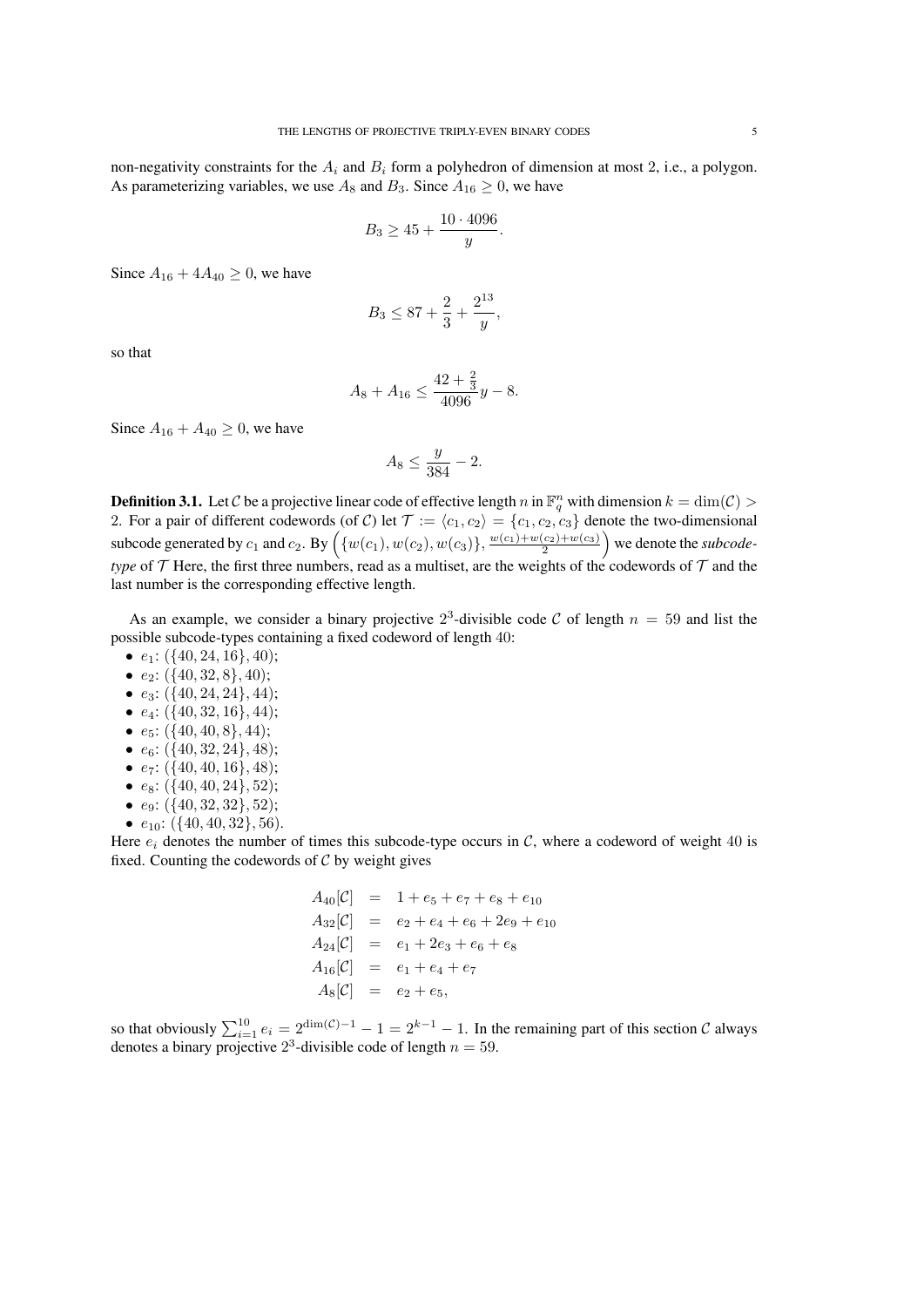**Lemma 3.2.** Let D be the residual code of a codeword c of weight 40 of C. Setting  $z = 2^{\dim(\mathcal{C}) - \dim(\mathcal{D}) - 1}$ , *we have*

$$
z - 1 = e_1 + e_2
$$
  
\n
$$
z \cdot A_4[\mathcal{D}] = e_3 + e_4 + e_5
$$
  
\n
$$
z \cdot A_8[\mathcal{D}] = e_6 + e_7
$$
  
\n
$$
z \cdot A_{12}[\mathcal{D}] = e_8 + e_9
$$
  
\n
$$
z \cdot A_{16}[\mathcal{D}] = e_{10}.
$$

PROOF. Observe that the non-zero weights of D are contained in  $\{4, 8, 12, 16\}$ , since D is  $2^2$ -divisible, and count the 2-dimensional subcodes of C containing codeword c by their effective length.  $\Box$ 

<span id="page-5-1"></span>**Lemma 3.3.** Let C be a projective  $2^3$ -divisible code of length  $n = 59$ ,  $k = \dim(\mathcal{C})$  and d be a codeword *of weight* 40. For the corresponding residual code  $D$  we have  $w(D) \neq 1 + 78 \cdot x^8 + 48 \cdot x^{12} + 1 \cdot x^{16}$ .

PROOF. Assume the contrary. Since  $A_{16}[\mathcal{D}] = 1$  and  $\dim(\mathcal{D}) = 7$ , we have  $e_{10} = 2^{k-8}$ , so that  $A_{40} \ge 2^{k-8} + 1$ . Since  $e_1 + e_2 = 2^{k-8} - 1$ , we have  $A_8 + A_{16} \ge 2^{k-8} - 1$ . Thus,  $A_8 + A_{16} + A_{40} \ge$  $2^{k-7}$ . From the above we compute  $A_{24} + A_{32} = 5 + 2A_8 + \frac{127}{128}y = 5 + 2A_8 + \frac{127}{128} \cdot 2^k$ , so that  $A_8 + A_{16} + A_{24} + A_{32} + A_{40} \ge 5 + 2A_8 + 2^k > 2^k - 1$ , which is a contradiction.

<span id="page-5-0"></span>**Lemma 3.4.** Let C be a projective  $2^3$ -divisible code of length  $n = 59$ ,  $k = \dim(\mathcal{C})$  and d be a codeword of weight  $40$ . For the corresponding residual code  $\mathcal{D}_1$  we have  $w(\mathcal{D}_1)\neq 1+4\cdot x^4+150\cdot x^8+100\cdot x^{12}+1\cdot x^{16}.$ 

PROOF. Assume the contrary. Since  $A_{16}[\mathcal{D}_1] = 1$  and  $\dim(\mathcal{D}_1) = 8$ , we have  $e_{10} = 2^{k-9}$ , so that  $A_{40} \ge 2^{k-9} + 1$ . Since  $e_1 + e_2 = 2^{k-9} - 1$ , we have  $A_8 + A_{16} \ge 2^{k-9} - 1$ . Now we switch to the geometric language. By  $\overline{C}$  we denote the set of 59 points in  $\mathbb{F}_2^k$  corresponding to  $C$  and by  $\overline{\mathcal{D}}_1$  we denote the set of 19 points corresponding to D, i.e., there exists a hyperplane  $H_1$  of  $\mathbb{F}_2^k$  with  $\overline{\mathcal{D}}_1 = H_1 \cap \overline{\mathcal{C}}$ . Since  $e_{10} \ge 1$ , there exists another hyperplane  $H_2$  such that  $\#\overline{\mathcal{D}}_2 = 19$  and  $\#\overline{\mathcal{D}}_1 \cap \overline{\mathcal{D}}_2 = 3$ , where  $\overline{\mathcal{D}}_2 = H_2 \cap \overline{\mathcal{C}}$ .  $e_{10} = 2^{k-9}$  counts the number of subspaces S of codimension 2 of  $\mathbb{F}_2^k$  with  $S \le H_1$  and  $\#S \cap \overline{C} = 3$ . One of these, call it S', is also contained in  $H_2$ , i.e.,  $S' = H_1 \cap H_2$ . Let  $\mathcal{D}_2$  denote the residual code corresponding to  $\overline{\mathcal{D}}_2$ . Since  $S'\cap\overline{\mathcal{C}}$  corresponds to a codeword of weight 16 in  $\mathcal{D}_2$ . Thus,  $H_2$  contains  $2^{k-1-\dim(\mathcal{D}_2)} \geq 2^{k-9}$  subspaces S of codimension 2 of  $\mathbb{F}_2^k$  with  $S \leq H_2$  and  $\#S \cap \overline{C} = 3$ . In total we have at least  $2^{k-8} - 1$  different subspaces  $S_i$  of codimension 2 of  $\mathbb{F}_2^k$  with  $\#S \cap \overline{C} = 3$  and either  $S \leq H_1$  or  $S \leq H_2$ . ( $H_1 \cap H_2$  determines a unique such subspace.) Let us number these subspaces in such a way that  $S_1 = H_1 \cap H_2$ ,  $S_i \leq H_1$ ,  $S_i \nleq H_2$  for  $2 \leq i \leq 2^{k-9}$  and  $S_i \leq H_2$ ,  $S_i \nleq H_1$  for  $2^{k-9}+1 \leq i \leq 2^{k-8}-1$ . Each of these subspaces  $S_i$  determines two unique hyperplanes  $H_{i,1}$  and  $H_{i,2}$ of  $\mathbb{F}_2^k$  with  $S_i \le H_{i,j}$  and  $\#H_{i,j} \cap \overline{C} = 19$ . W.l.o.g. we assume  $H_{1,1} = H_1, H_{1,2} = H_2, H_{1,1} = H_1$  for  $2 \le i \le 2^{k-9}$  and  $H_{i,1} = H_2$  for  $2^{k-9} + 1 \le i \le 2^{k-8} - 1$ . With this, the hyperplanes  $H_1, H_2$ , and  $H_{i,2}$  for  $2 \le i \le 2^{k-8} - 1$  are pairwise disjoint by construction and contain exactly 19 points of  $\overline{C}$  each. Thus, we have  $A_{40}[\mathcal{C}] \geq 2^{k-8}$ .

Let  $H_1$  and  $H_2$  be the same two hyperplanes as above. Since  $e_1 + e_2 = 2^{k-9} - 1$ , there are  $2^{k-9} - 1$ subspaces T of codimension 2 of  $\mathbb{F}_2^k$  with  $T \leq H_1$  and  $\#T \cap \overline{C} = 19$ . Since  $\dim(\mathcal{D}_2) \leq 8$  there are (at least)  $2^{k-9} - 1$  subspaces T of codimension 2 of  $\mathbb{F}_2^k$  with  $T \leq H_2$  and  $\#T \cap \overline{C} = 19$ . Since  $\#\overline{\mathcal{D}}_1 \cap \overline{\mathcal{D}}_2 = 3$ , we have at least  $2^{k-8} - 2$  such subspaces  $T_1, \ldots, T_{2^{k-8}-2}$ . Each of these subspaces is either contained in a hyperplane containing 43 or 51 points of  $\overline{C}$ . For  $1 \le i, j \le 2^{k-8} - 2$  and  $i \ne j$ assume that there is a hyperplane H of  $\mathbb{F}_2^k$  with  $T_i \leq H$ ,  $T_j \leq H$ , and  $\#H \cap \overline{C} \geq 43$ . W.l.o.g. we assume  $T_i \leq H_1$  and  $T_j \leq H_2$ . (Observe that  $\dim(T_i \cup T_j) = k - 1$ , so that e.g.  $S_i \leq H_1$  and  $S_j \leq H_1$  implies  $\langle S_i, S_j \rangle = H_1 = H$ .) Now, we argue that  $#H \cap C = 51$ . Assume, to the contrary, that  $#H \cap C = 43$ . Since  $\#\overline{\mathcal{D}}_1 = 19$ ,  $\#\overline{\mathcal{D}}_2 = 19$ , and  $\#\overline{\mathcal{D}}_1 \cap \overline{\mathcal{D}}_2 = 3$ , we have  $\#\overline{\mathcal{C}}' = 32$ , where  $\overline{\mathcal{C}}' = \overline{\mathcal{D}}_1 \cup \overline{\mathcal{D}}_2 - \overline{\mathcal{D}}_1 \cap \overline{\mathcal{D}}_2$ . Note that  $\overline{C}'$  is a 2<sup>2</sup>-divisible set, so that  $H \cap \overline{C} - \overline{C}'$  is also a 2<sup>2</sup>-divisible set. However, there is no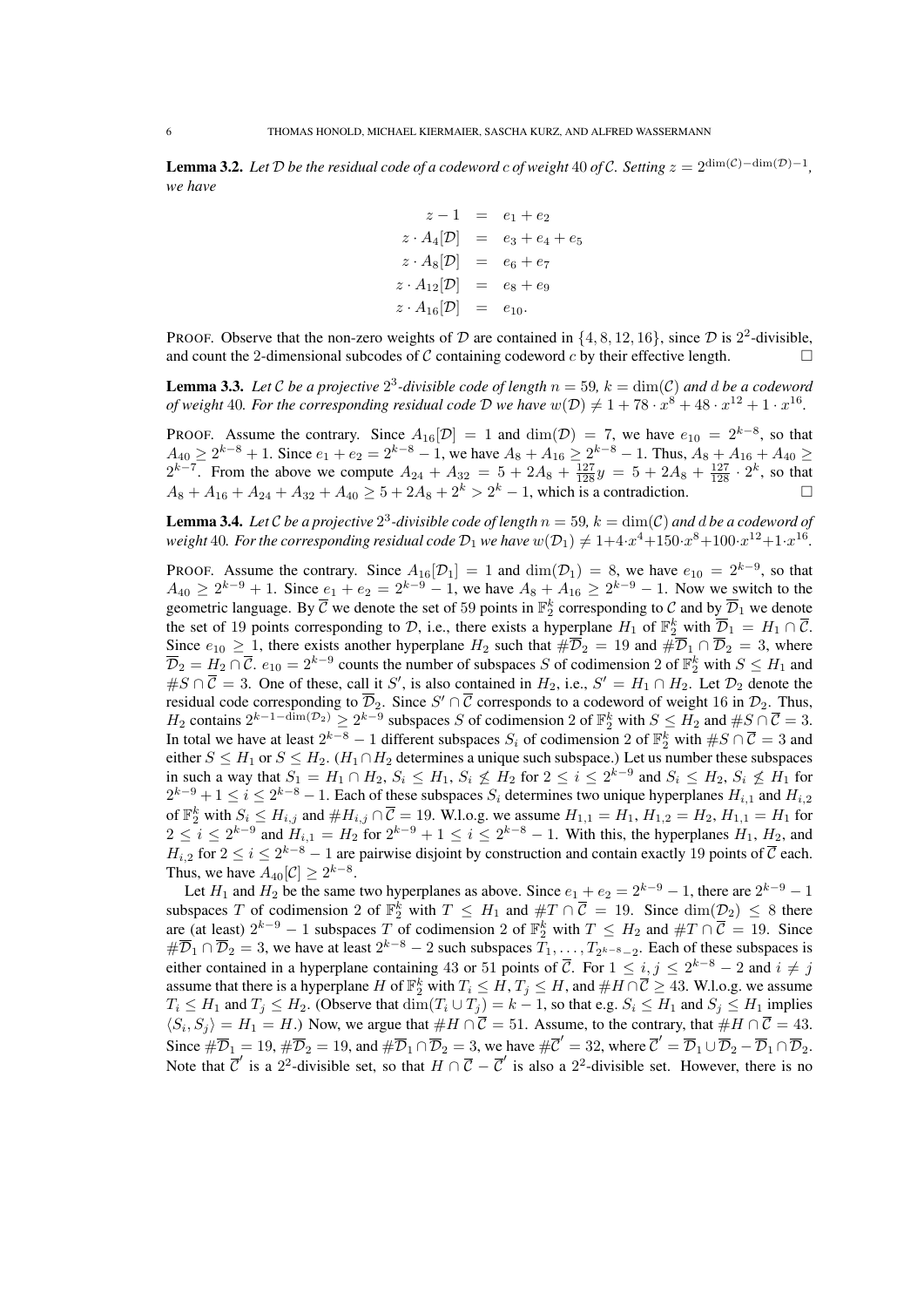2<sup>2</sup>-divisible set of cardinality  $43-32=11$ , which is a contradiction. Thus,  $A_{16} \ge 2 \cdot (2^{k-9}-1) - 2A_8$ , which can be rewritten to  $2A_8 + A_{16} \ge 2^{k-8} - 2$ . Thus, we have

$$
-6 - A_8 + 2^{k-7} = 2A_8 + A_{16} + A_{40} \ge 2^{k-8} - 2 + 2^{k-8} = 2^{k-7} - 2,
$$

so that  $A_8 \leq -4$ , which is a contradiction.

<span id="page-6-1"></span>**Lemma 3.5.** There is no projective  $2^3$ -divisible code of length  $n = 59$ , dimension  $k \leq 10$  that contains *a codeword of weight* 40*.*

PROOF. As shown at the beginning of this section, we have  $k \ge 10$ , so that we can assume  $k = 10$ . Now, assume the contrary and let  $D$  be the residual code of a codeword of weight 40. Due to Lemma [2.1](#page-2-0) and Lemma [3.4](#page-5-0) we have  $\dim(\mathcal{D}) = 7$ . Since  $e_1 + e_2 = 2^{k-8} - 1$ , we have  $A_8 + A_{16} \geq 2^{k-8} - 1$ . However, this contradicts  $A_8 + A_{16} \le \frac{42 + \frac{2}{3}}{4096}y - 8 = \frac{8}{3} < 3$ , which was concluded above from the first four MacWilliams identities.

<span id="page-6-0"></span>**Lemma 3.6.** If there is projective  $2^3$ -divisible code of length  $n = 59$ , then there also exists such a code *with dimension*  $k = 10$ .

PROOF. Let C be a projective  $2^3$ -divisible code of length  $n = 59$  with minimum possible dimension k and P be the corresponding set of points in  $\mathbb{F}_2^k$ , i.e., the points spanned by the columns of an arbitrary generator matrix of  $C$ . For each point  $Q$  in  $\mathbb{F}_2^k$  that is not contained in  $C$  we consider the projection through Q, that is the multiset image of P under the map  $\mathbb{F}_2^k \to \mathbb{F}_2^k/Q$ ,  $v \mapsto (v+Q)/Q$ . The result is a multiset of points in  $\mathbb{F}_2^{k-1}$  where all points on a common line through Q got identified. The corresponding linear code C' is a subcode of C and therefore a  $2<sup>3</sup>$ -divisible binary linear code of (effective) length  $n = 59$ , since Q is not contained in  $\mathcal{P}$ , and dimension  $k - 1$ . The code C' is non-projective iff every point Q not contained in  $P$  lies on a secant, i.e., on a line consisting of  $Q$  and two points in  $P$ . Due to the assumed minimality of k, any point of  $\mathbb{F}_2^k \setminus \mathcal{P}$  must lie on a secant.  $\mathcal{P}$  admits at most  $\binom{\# \mathcal{P}}{2} = \binom{59}{2} = 1711$  secants which cover at most 1711 different points not in  $P$ . On the other hand, there are  $2^k - 60$  points not contained in P, which forces  $k \le 10$ . As shown at the beginning of this section, we have  $k \ge 10$ , so that  $k = 10$ .

# <span id="page-6-3"></span>Theorem 3.7. *There is no binary projective* 2 3 *-divisible linear code of effective length* 59*.*

PROOF. Assume that C is a binary projective  $2<sup>3</sup>$ -divisible linear code of effective length  $n = 59$ . Due to Lemma [3.6](#page-6-0) we can assume that C has dimension  $k = 10$ . As mentioned in Section [2,](#page-1-0) the weights are contained in  $\{8, 16, 24, 32, 40\}$ . Weight 40 is excluded in Lemma [3.5.](#page-6-1) Plugging  $A_{40}[\mathcal{C}] = 0$  and  $y = 2^{10}$  into the equations at the beginning of this section gives  $A_{16}[\mathcal{C}] = 2 - 3A_8[\mathcal{C}]$ , where  $A_8[\mathcal{C}]$  is considered as the free parameter in the solution of the first four MacWilliams identities. Since  $A_8[\mathcal{C}]$  and  $A_{16}[\mathcal{C}]$  are non-negative integers, we conclude that  $A_8[\mathcal{C}] = 0$  and obtain the unique solution  $A_{16}[\mathcal{C}] = 2$ ,  $A_{24}[\mathcal{C}] = 312, A_{32}[\mathcal{C}] = 709.$ 

Now let c be one of the two codewords of weight 16 and  $\mathcal{C}'$  be the restriction of  $\mathcal C$  to supp(c), i.e., to the 16 non-zero positions of c. The code  $C'$  is a binary linear code of effective length 16. By the 2<sup>3</sup>-divisibility of C and the fact that C' contains the all-1-word, we see that C' is 2<sup>2</sup>-divisible.

Consider a codeword  $x \in \mathcal{C}$  whose restriction to  $supp(c)$  is the zero word. Then  $w(x + c) = w(x) + c$  $16 \leq 32$  and therefore  $w(x) \leq 16$ . Thus, x is either the zero word of C or, possibly, the second word of weight 16. This implies  $\dim(\mathcal{C}') \geq k-1 = 9$ .<sup>[4](#page-6-2)</sup> However, the 2<sup>2</sup>-divisibility implies that  $\mathcal{C}'$  is self-orthogonal of length 16 and therefore of dimension at most  $16/2 = 8$  – contradiction.

<span id="page-6-2"></span><sup>&</sup>lt;sup>4</sup>To make this argument precise, apply the rank-nullity theorem to the surjective linear map  $\varphi : C \to C'$  which restricts a codeword to the 16 coordinates in  $supp(c)$ .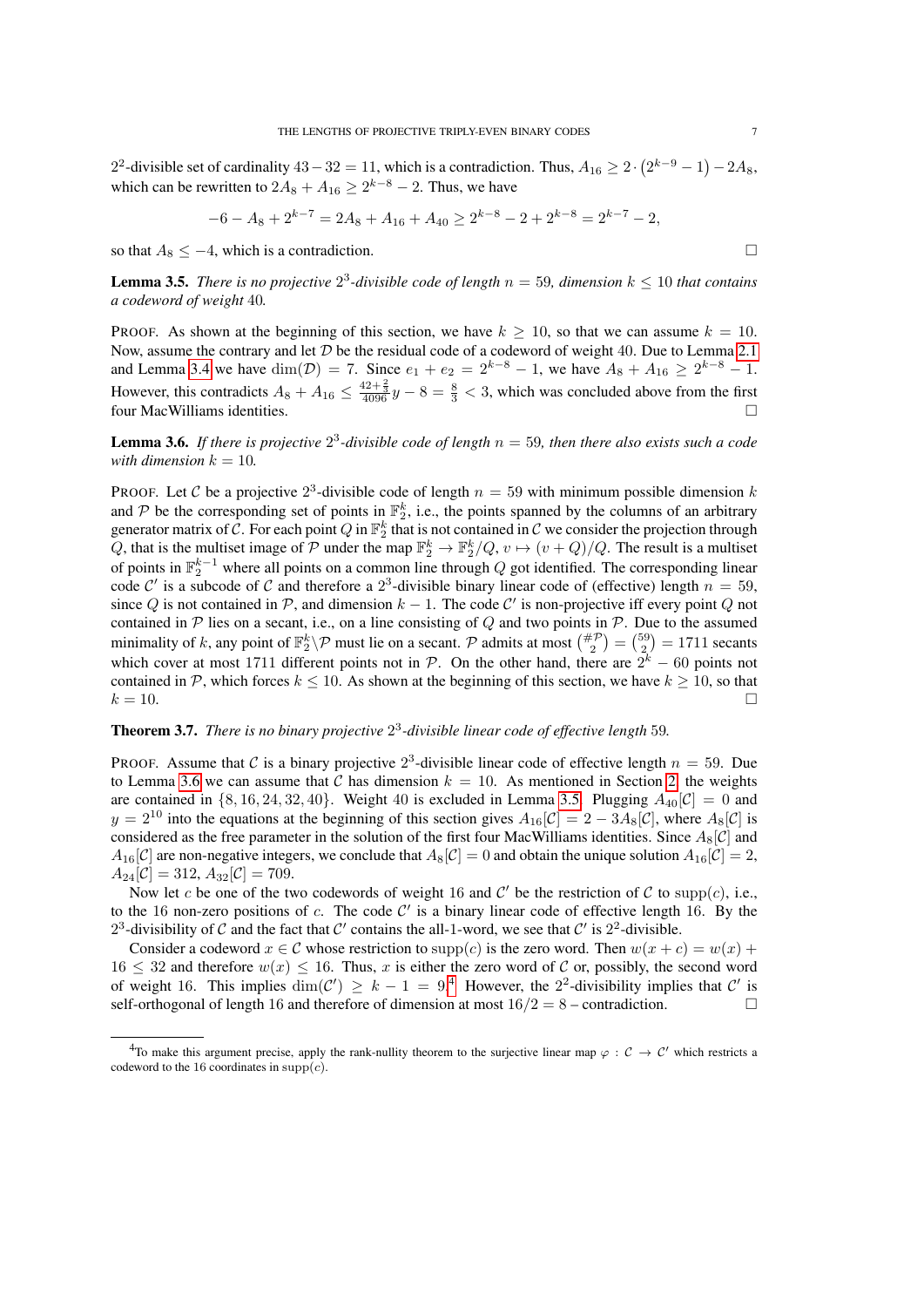## 4. CONCLUSION AND OPEN PROBLEMS

<span id="page-7-9"></span>By purely theoretical methods we were able to exclude the existence of a binary projective  $2<sup>3</sup>$ -divisible linear code of effective length  $n = 59$ . This completes the characterization of the possible lengths of  $2^3$ divisible projective linear codes, which play some role in applications.

We might have streamlined our theoretical reasoning. Lemma [3.3](#page-5-1) may be removed completely and the proof of Lemma [3.4](#page-5-0) may be restricted to the case  $k = 10$ . However, we have included their full proofs due to the subsequent reason. In Lemma [3.3](#page-5-1) we have used a codeword of weight 40 to conclude the existence of a certain number of codewords of weight at most 16 that contradicts the MacWilliams identities. In Lemma [3.4](#page-5-0) we have used a refined analysis starting from two codewords of weight 40. In principle each codeword of weight 40 implies the existence of some codewords of weight at most 16. Since there have to be a lot of codewords of weight 40, there should also be quite some codewords of weight at most 16. It would be very nice to turn this vague idea into a rigorous theoretic argument for the exclusion of the third possible weight enumerator in Lemma [2.1.](#page-2-0)

While we prefer a theoretical argument over computer computations, we nevertheless state an alternative computational verification of our main result in the appendix. The computational methods might also be applicable for other coding theoretic existence questions.

Clearly, it would be desirable to see generalizations of the (completed) characterization Theorem [1.1](#page-0-1) for other parameters. To this end, we state the list of length of  $2<sup>4</sup>$ -divisible binary projective linear codes for which the existence question is undecided, at least up to our knowledge:

{130, 163, 164, 165, 185, 215, 216, 232, 233, 244, 245, 246, 247, 274, 275, 277, 278, 306, 309}.

For  $q = 3$  the smallest open case is that of  $3^2$ -divisible ternary projective linear codes with

{70, 77, 99, 100, 101, 102, 113, 114, 115, 128}

as the set of undecided lengths.

### **ACKNOWLEDGMENTS**

We would like to thank Iliya Bouyukliev for discussions on the usage of his software  $O-Extension$ and a personalized version that is capable to deal with larger dimensions, see the appendix.

#### **REFERENCES**

- <span id="page-7-1"></span>[1] K. Betsumiya and A. Munemasa. On triply even binary codes. *Journal of the London Mathematical Society*, 86(1):1–16, 2012.
- <span id="page-7-8"></span>[2] A. Beutelspacher. Partial spreads in finite projective spaces and partial designs. *Mathematische Zeitschrift*, 145(3):211–229, 1975.
- <span id="page-7-4"></span>[3] J. Bierbrauer. *Introduction to coding theory*. Chapman and Hall/CRC, 2004.
- <span id="page-7-12"></span>[4] I. Bouyukliev. What is Q-extension? *Serdica Journal of Computing*, 1(2):115–130, 2007.
- <span id="page-7-3"></span>[5] S. Dodunekov and J. Simonis. Codes and projective multisets. *The Electronic Journal of Combinatorics*, 5(1):37, 1998.
- <span id="page-7-0"></span>[6] C. F. Doran, M. G. Faux, S. J. Gates, T. Hübsch, K. M. Iga, G. D. Landweber, and R. L. Miller. Codes and supersymmetry in one dimension. *Advances in Theoretical and Mathematical Physics*, 15(6):1909–1970, 2011.
- <span id="page-7-5"></span>[7] T. Honold, M. Kiermaier, and S. Kurz. Partial spreads and vector space partitions. In *Network Coding and Subspace Designs*, pages 131–170. Springer, 2018.
- <span id="page-7-7"></span>[8] M. Kiermaier and S. Kurz. An improvement of the Johnson bound for subspace codes. *arXiv preprint 1707.00650*, 2017.
- <span id="page-7-6"></span>[9] S. Kurz. Packing vector spaces into vector spaces. *The Australasian Journal of Combinatorics*, 68(1):122–130, 2017.
- <span id="page-7-10"></span>[10] F. J. MacWilliams and N. J. A. Sloane. *The theory of error-correcting codes*. Elsevier, 1977.
- <span id="page-7-11"></span>[11] H. N. Ward. Divisible codes. *Archiv der Mathematik*, 36(1):485–494, 1981.
- <span id="page-7-13"></span>[12] H. N. Ward. A bound for divisible codes. *IEEE Transactions on Information Theory*, 38(1):191–194, 1992.
- <span id="page-7-2"></span>[13] H. N. Ward. An introduction to divisible codes. *Designs, Codes and Cryptography*, 17(1):73–79, 1999.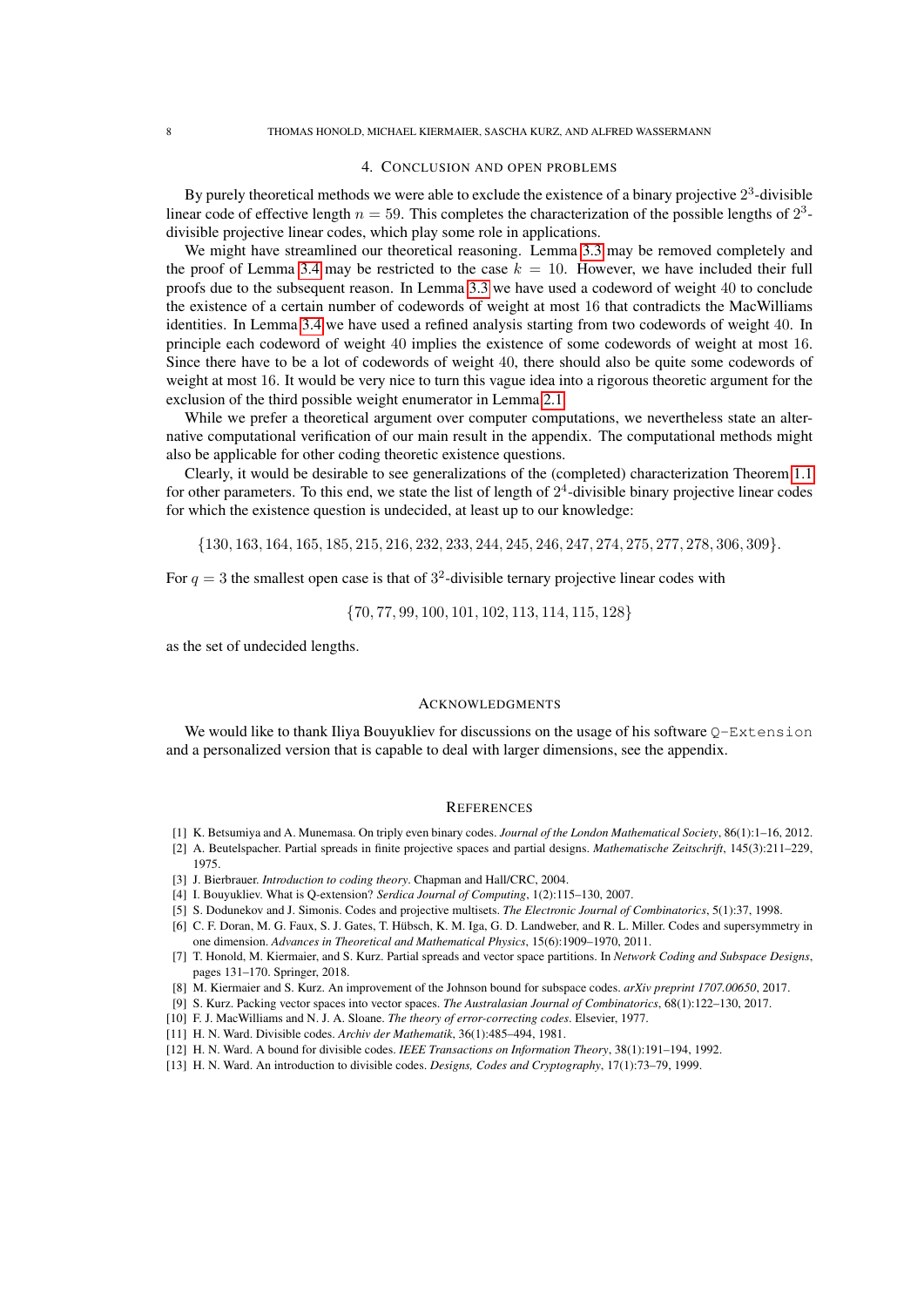Instead of the theoretical reasoning presented in Section [3,](#page-3-0) Theorem [3.7](#page-6-3) can also be obtained by computer calculations. Our starting point is a computational version of Lemma [2.1.](#page-2-0) In [\[6\]](#page-7-0) binary projective  $2<sup>2</sup>$ -divisible linear codes with small parameters were classified using extensive computer enumerations. For length 19 there are exactly three non-isomorphic examples, see [https://rlmill.github.io/](https://rlmill.github.io/de_codes) [de\\_codes](https://rlmill.github.io/de_codes), which of course match our three geometric constructions given in Section [2.](#page-1-0) We have verified the specific case  $n = 19$  using Q-Extension [\[4\]](#page-7-12).

| k/n |                                                                                       |  | 14 | 15       | 16 | 20       | 22 | 23       | 24             | 26       | 27       | 28             | 29       | 30 | 31 | 32 | 34                          | 35                | 36 |
|-----|---------------------------------------------------------------------------------------|--|----|----------|----|----------|----|----------|----------------|----------|----------|----------------|----------|----|----|----|-----------------------------|-------------------|----|
|     |                                                                                       |  |    |          |    | 0        | 0  | 0        |                |          |          |                |          |    |    |    |                             |                   |    |
|     |                                                                                       |  |    | $\Omega$ |    |          | 0  | $\Omega$ | $\mathfrak{D}$ | $\Omega$ | $\theta$ | $\mathfrak{D}$ | 0        | 0  | 0  | 3  |                             |                   |    |
|     |                                                                                       |  |    |          |    |          |    | $\Omega$ | 3              |          |          | 4              | $\Omega$ | 3  | 0  | 8  | $\mathcal{D}_{\mathcal{A}}$ | $\Omega$          | 9  |
|     |                                                                                       |  |    |          |    |          |    |          |                |          |          | 6              |          | 6  | 4  | 18 |                             |                   | 27 |
|     |                                                                                       |  |    |          |    | $\Omega$ | 0  |          |                | ാ        |          |                |          | 8  | 8  | 32 | 14                          |                   | 54 |
| h   |                                                                                       |  |    |          |    |          |    |          |                | 0        |          | 6              | ∍        | 7  | 8  | 34 |                             |                   | 65 |
|     |                                                                                       |  |    |          |    |          |    |          |                |          |          |                |          | 6  | 6  | 24 | 5                           |                   | 36 |
| 8   |                                                                                       |  |    |          |    |          |    |          |                |          |          |                |          | 2  |    |    |                             |                   |    |
| Q   |                                                                                       |  |    |          |    |          |    |          |                |          |          |                |          |    |    |    |                             |                   |    |
| 10  |                                                                                       |  |    |          |    |          |    |          |                |          |          |                |          |    |    |    |                             | $\mathbf{\Omega}$ |    |
|     | TABLE 1. Number of $[n, k]_2$ codes with weights in $\{8, 16, 24, 32, 40\}$ – part 1. |  |    |          |    |          |    |          |                |          |          |                |          |    |    |    |                             |                   |    |

The next step is to show that none of the three mentioned codes above can be a residual code of a binary projective  $2^3$ -divisible code of length  $n = 59$ . Next we provide all computational results for the case of the weight enumerator  $w(C) = 1 + 1 \cdot x^4 + 75 \cdot x^8 + 51 \cdot x^{12}$ . First note that the unique isomorphism type can be represented by the following generator matrix:

<span id="page-8-0"></span>M<sup>19</sup> = 1000001111000110100 0100001110010101010 0010001100110011100 0001000101101010110 0000101001100111010 0000011001100101110 0000001010001011111 

With this, the generator matrix of a  $2<sup>3</sup>$ -divisible projective linear code  $C_{59}$  of length  $n = 59$ , that contains a codeword of weight 40, can be written as

$$
\begin{pmatrix} M_{19} & M_1 \ 0 & M_2 \end{pmatrix},
$$

where  $M_2$  is the generator matrix of a  $2^3$ -divisible linear code  $C_{40}$  of length  $n = 40$  that is not necessarily projective. Using the software package  $Q$ -Extension [\[4\]](#page-7-12) we have enumerated all binary linear codes with effective length  $n \leq 40$  and weights in  $\{8, 16, 24, 32, 40\}$  $\{8, 16, 24, 32, 40\}$  $\{8, 16, 24, 32, 40\}$ , see Table 1 and Table [2.](#page-9-0) Here blank entries on the left hand side of each row as well as missing columns correspond to effective lengths where no such code exists. We remark that the  $2<sup>3</sup>$ -divisible linear codes up to length  $n = 48$  have been determined, in principle, in [\[1\]](#page-7-1). We have validated our results with the corresponding list of codes at [http://www.st.hirosaki-u.ac.jp/](http://www.st.hirosaki-u.ac.jp/~betsumi/triply-even/)∼betsumi/triply-even/.

Thus, the dimension of  $C_{40}$  is at most 11, so that the dimension of  $C_{59}$  is at most 18. We remark that the *divisible code bound* from [\[12\]](#page-7-13) gives an upper bound of 21 for the dimension. In order to enumerate the possibilities for  $C_{59}$  we can start from one of the codes  $C_{40}$  and iteratively add one row to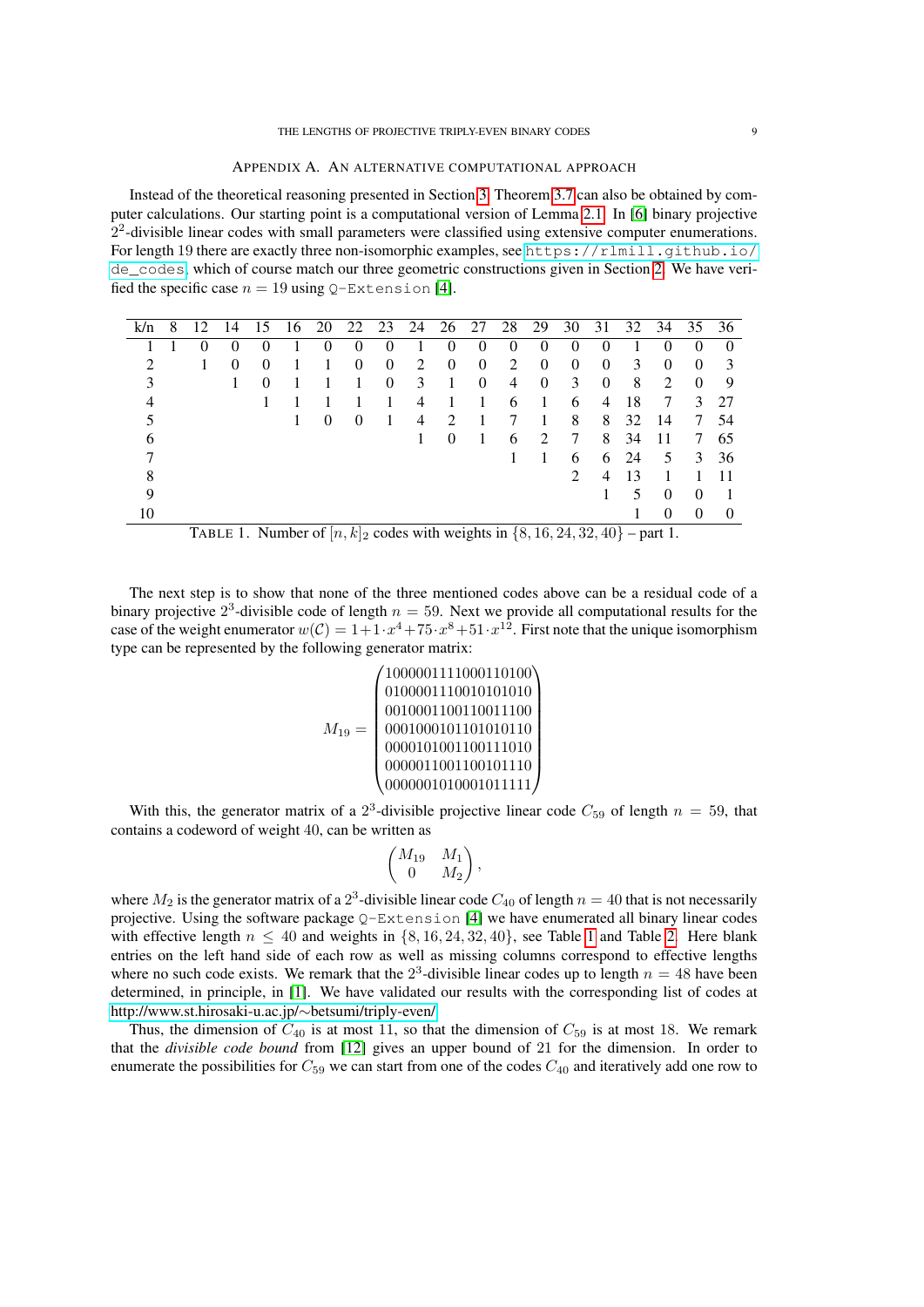| k/n | 37       | 38 | 39 | 40  |
|-----|----------|----|----|-----|
| 1   | 0        | 0  | 0  | 1   |
| 2   | 0        | 0  | 0  | 4   |
| 3   | $\theta$ | 6  | 0  | 17  |
| 4   | 2        | 22 | 10 | 64  |
| 5   | 5        | 59 | 36 | 194 |
| 6   | 8        | 79 | 57 | 347 |
| 7   | 5        | 61 | 49 | 323 |
| 8   | 1        | 21 | 30 | 177 |
| 9   | 0        | 2  | 10 | 59  |
| 10  | $\theta$ | 0  | 1  | 11  |
| 11  | 0        | 0  | 0  | 1   |

<span id="page-9-0"></span>TABLE 2. Number of  $[n, \overline{k}]_2$  codes with weights in  $\{8, 16, 24, 32, 40\}$  – part 2.

the generator matrix maintaining the property that the code is  $2<sup>3</sup>$ -divisible. We start by formulating this general approach as an enumeration problem of integral points in a polyhedron:

<span id="page-9-2"></span>Lemma A.1. *Let* G *be a systematic generator matrix of an* [n, k]<sup>2</sup> *code whose weights are* ∆*-divisible and are contained in*  $[a \cdot \Delta, b \cdot \Delta]$ *. By c(u) we denote the number of columns of G that equal u for all u*  $in \mathbb{F}_2^k \backslash 0$ ,  $c(0) = n' - n$ , and let  $\mathcal{S}(G)$  be the set of feasible solutions of

<span id="page-9-1"></span>
$$
\Delta y_h + \sum_{v \in \mathbb{F}_2^{k+1} : v^\top h = 0} x_v = n - a\Delta \qquad \forall h \in \mathbb{F}_2^{k+1} \setminus \mathbf{0} \tag{1}
$$

$$
x_{(u,0)} + x_{(u,1)} = c(u) \qquad \forall u \in \mathbb{F}_2^k \tag{2}
$$

$$
x_{e_i} \ge 1 \qquad \forall 1 \le i \le k+1 \tag{3}
$$

$$
x_v \in \mathbb{N} \qquad \forall v \in \mathbb{F}_2^{k+1} \tag{4}
$$

$$
y_h \in \{0, ..., b - a\} \qquad \forall h \in \mathbb{F}_2^{k+1} \backslash \mathbf{0},\tag{5}
$$

where  $e_i$  denotes the  $i$ th unit vector in  $\mathbb{F}_2^{k+1}$  and  $n' \geq n+1.$  Then, for every systematic generator matrix  $G'$  of an  $[n', k + 1]_2$  code  $C'$  whose first k rows coincide with G we have a solution  $(x, y) \in S(G)$  such *that*  $G'$  *has exactly*  $x_v$  *columns equal to*  $v$  *for each*  $v \in \mathbb{F}_2^{k+1}$ .

*Proof.* Let such a systematic generator matrix  $G'$  be given and  $x<sub>v</sub>$  denote the number of columns of  $G'$ that equal v for all  $v \in \mathbb{F}_2^{k+1}$ . Since G' is systematic, Equation [\(3\)](#page-9-1) is satisfied. As G' arises by appending a row to G, also Equation [\(2\)](#page-9-1) is satisfied. Obviously, the  $x<sub>v</sub>$  are non-negative integers. The conditions [\(1\)](#page-9-1) and [\(5\)](#page-9-1) correspond to the restriction that the weights are  $\Delta$ -divisible and contained in  $\{a\Delta,\ldots,b\Delta\}$ .  $\square$ 

We remark that also every solution in  $\mathcal{S}(G)$  corresponds to an  $[n', k+1]_2$  code C' with generator matrix  $G'$  containing  $C$  as a subcode. Different generator matrices of corresponding isomorphic codes may be reduced to just one representing generator matrix using the tools from Q-Extension [\[4\]](#page-7-12). In order to implement our extra knowledge of the generator matrix  $M_{19}$  of the residual code, we ensure that the extended generator matrices coincide outside of the 40 columns of  $C_{40}$  with the last r rows of  $M_{19}$ , where  $r$  increases from 1 to 7. In terms of the integer linear program from Lemma [A.1](#page-9-2) we just fix the counts  $x_v$  of the corresponding columns v. At  $r = 7$  we can check if the resulting codes are projective. It turns out that this never happens, so that:

**Lemma A.2.** Let C be a projective  $2^3$ -divisible code of length  $n = 59$ ,  $k = \dim(\mathcal{C})$  and d be a codeword *of weight* 40. For the corresponding residual code D we have  $w(D) \neq 1 + 1 \cdot x^4 + 75 \cdot x^8 + 51 \cdot x^{12}$ .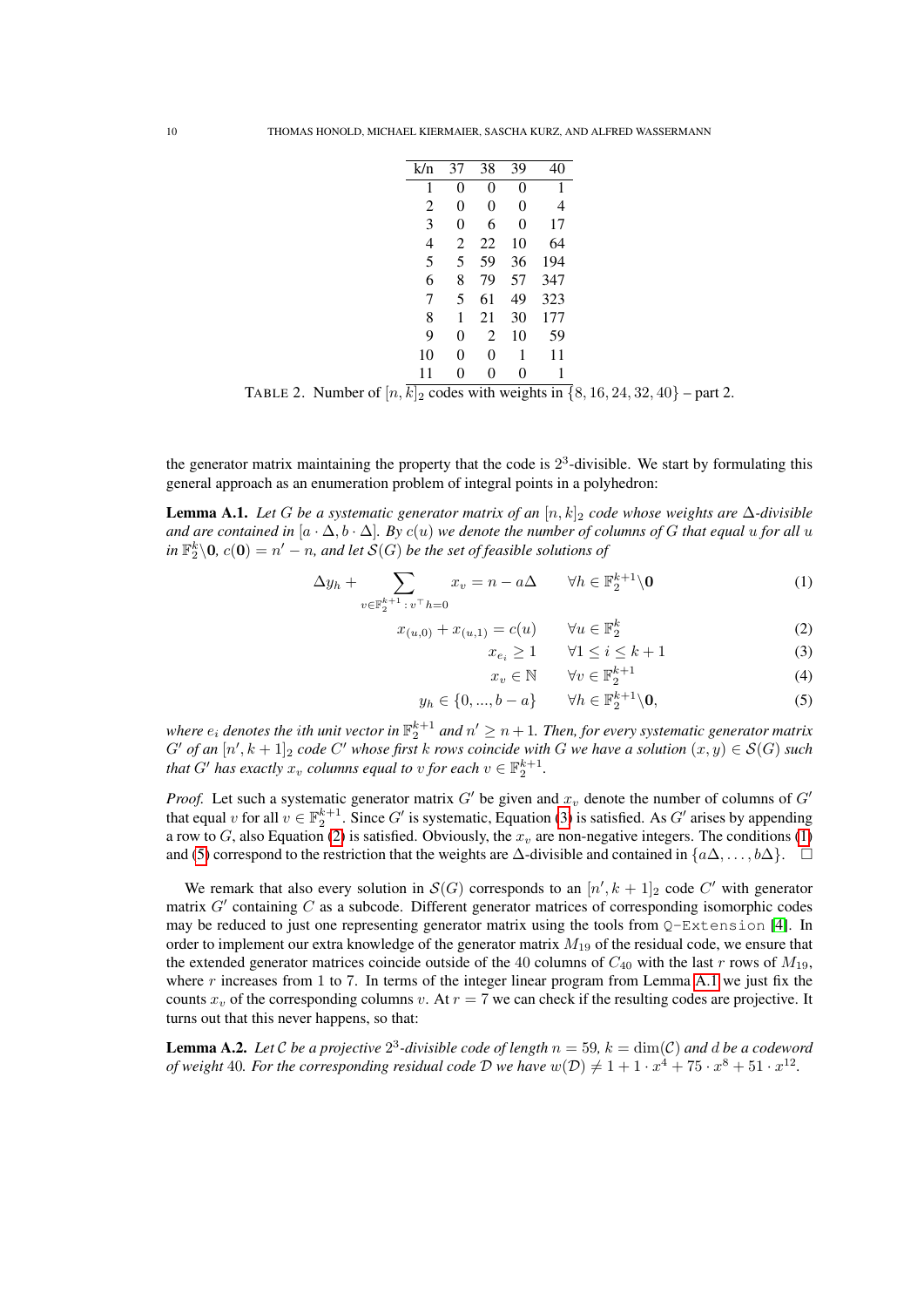Without giving the computational details, we remark that we have performed the described computational approach also for the two other residual codes, so that we obtain:

**Corollary A.3.** Let C be a projective  $2^3$ -divisible code of length  $n = 59$ . Then all non-zero weights of C *are contained in* {8, 16, 24, 32}*.*

We remark that we might have used inequalities coming from the MacWilliams identities, like  $A_8$  +  $A_{16} \leq \frac{42+\frac{2}{3}}{4096}y-8$ , to cut the generation tree of linear codes. I.e. at every point where we have constructed a new subcode, we may count the number of codewords  $A_8$  and  $A_{16}$  of weight 8 and 16, respectively. The number of codewords of weight at most 16 of the final code of length  $n = 59$  cannot decrease. The starting code  $C_{40}$  also fixes the dimension of the final code to  $k = \dim(C_{40}) + 7$ , so that we may check the violation of the above inequality using  $y = 2<sup>k</sup>$ . However, the computer enumerations were fast enough so that it was not necessary to implement these checks.

| k/n            | 40                          | 41       | 42       | 43       | 44   | 45       | 46       | 47       | 48   | 49       | 50             |
|----------------|-----------------------------|----------|----------|----------|------|----------|----------|----------|------|----------|----------------|
| 2              | $\mathcal{D}_{\mathcal{L}}$ | $\theta$ | $\Omega$ | $\theta$ |      | $\theta$ | $\Omega$ | $\theta$ |      | $\theta$ | $\Omega$       |
| 3              | 11                          | 0        | 6        | $\theta$ | 9    | $\theta$ | 5        | $\theta$ | 6    | 0        | 3              |
| $\overline{4}$ | 49                          | 2        | 36       | 12       | 62   | 9        | 50       | 15       | 59   | 9        | 42             |
| 5              | 154                         | 12       | 158      | 67       | 316  | 62       | 362      | 146      | 503  | 135      | 495            |
| 6              | 277                         | 29       | 335      | 180      | 903  | 273      | 1394     | 704      | 2533 | 877      | 3245           |
|                | 241                         | 26       | 356      | 215      | 1194 | 528      | 2663     | 1829     | 6038 | 2176     | 8341           |
| 8              | 119                         | 12       | 176      | 147      | 738  | 513      | 2285     | 2534     | 6753 | 2443     | 6643           |
| 9              | 29                          | 3        | 49       | 57       | 244  | 257      | 1000     | 1610     | 3535 | 1416     | 1876           |
| 10             | 4                           | $\Omega$ | 3        | 12       | 41   | 54       | 229      | 499      | 144  | 480      | 50             |
| 11             |                             |          |          |          | 3    | 14       | 51       | 90       | 98   | 69       | 36             |
| 12             |                             |          |          |          |      | 2        | 8        | 14       |      | 15       | $\overline{4}$ |
| 13             |                             |          |          |          |      |          |          |          |      | 1        | 0              |

<span id="page-10-0"></span>TABLE 3. Number of  $[n, k]_2$  codes with weights in  $\{8, 16, 24, 32\}$  – part 1.

At this point we know if  $C_{59}$  is a projective  $2^3$ -divisible code of length  $n = 59$ , then its weights are upper bounded by 32. So we enumerate those linear codes, that are possibly non-projective, using  $Q$ –Extension [\[4\]](#page-7-12). Of course, for  $n < 40$  the counts coincide with those from Table [1](#page-8-0) and Table [2.](#page-9-0) For length  $n \geq 40$  we state the resulting counts in Table [3](#page-10-0) and Table [4.](#page-11-0)

Having checked that all resulting codes of length  $n = 59$  are non-projective we conclude our main result Theorem [3.7.](#page-6-3)

We remark that the *divisible code bound* from [\[12\]](#page-7-13) gives an upper bound of 17 for binary linear codes with weights in {8, 16, 24, 32}.

THOMAS HONOLD, ZJU-UIUC INSTITUTE, ZHEJIANG UNIVERSITY, 314400 HAINING, CHINA. *E-mail address*: honold@zju.edu.cn

MICHAEL KIERMAIER, UNIVERSITY OF BAYREUTH, 95440 BAYREUTH, GERMANY *E-mail address*: michael.kiermaier@uni-bayreuth.de

SASCHA KURZ, UNIVERSITY OF BAYREUTH, 95440 BAYREUTH, GERMANY *E-mail address*: sascha.kurz@uni-bayreuth.de

ALFRED WASSERMANN, UNIVERSITY OF BAYREUTH, 95440 BAYREUTH, GERMANY *E-mail address*: alfred.wassermann@uni-bayreuth.de